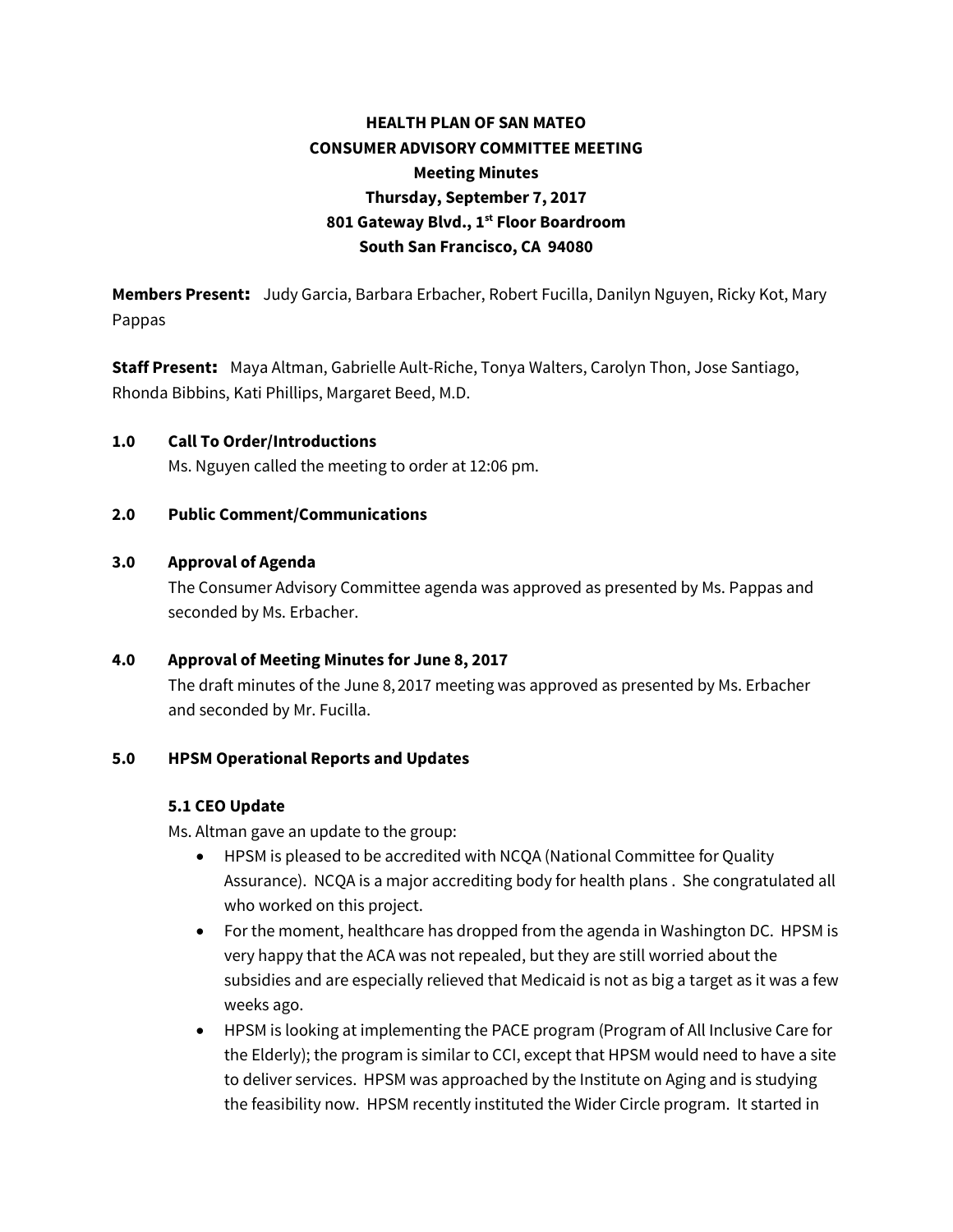an affordable housing development. It is a social group that involves a series of meetings and helps members connect with others in their community, especially those that have recently moved out of nursing homes.

• Sonoma Developmental Center will be closing in the next year or two. It is an institution for people with developmental disabilities. HPSM has been asked to help transition people, such as we did with the closure of Agnews. There will be some 60 or 70 people who will be moving to San Mateo County. HPSM is focusing on good transitions with this fragile group who face challenges with the healthcare system.

# **5.2 Medical Director**

Dr. Beed reported:

- DME Consulting Group, is expanding their program. When HPSM receives a request for certain types of durable medical equipment (DME), members will have a thorough home assessment done to determine the specific DME that would best meet the member's needs. Mr. Kot asked if assessment is just for requested items or if they will check for everything. Dr. Beed noted that they will do a total home assessment in addition to the members' requests. The assessment will consider home conditions to see if there are other equipment items or services the individual may benefit from before making their recommendations. She also noted their quick turn-around, sometimes responding with items in just a day, which also includes repairs. Mr. Curran noted that this service should help to reduce grievances and appeals. Ms. Garcia thanked Dr. Beed for their work in this area, noting how important DME is to members of the community.
- Landmark Health HPSM has contracted with Landmark, at present they are fully staffed and serving over 700 members in in their homes. There has already been anecdotal data on how beneficial it's been for our members. More data will follow soon.
- HPSM is looking into a pilot program that would provide short term meals for fragile members such as those with kidney disease, severe diabetes or those living with ESRD. This service will not only provide nutritious meals it will also educate members about the diets that are beneficial for them based on their illnesses. Meals would be conveniently delivered to members' homes via FedEx or UPS.

### **5.3 Grievance and Appeals**

Ms. Tonya Walters verbally reviewed the submitted Grievance and Appeals Report from Quarter2.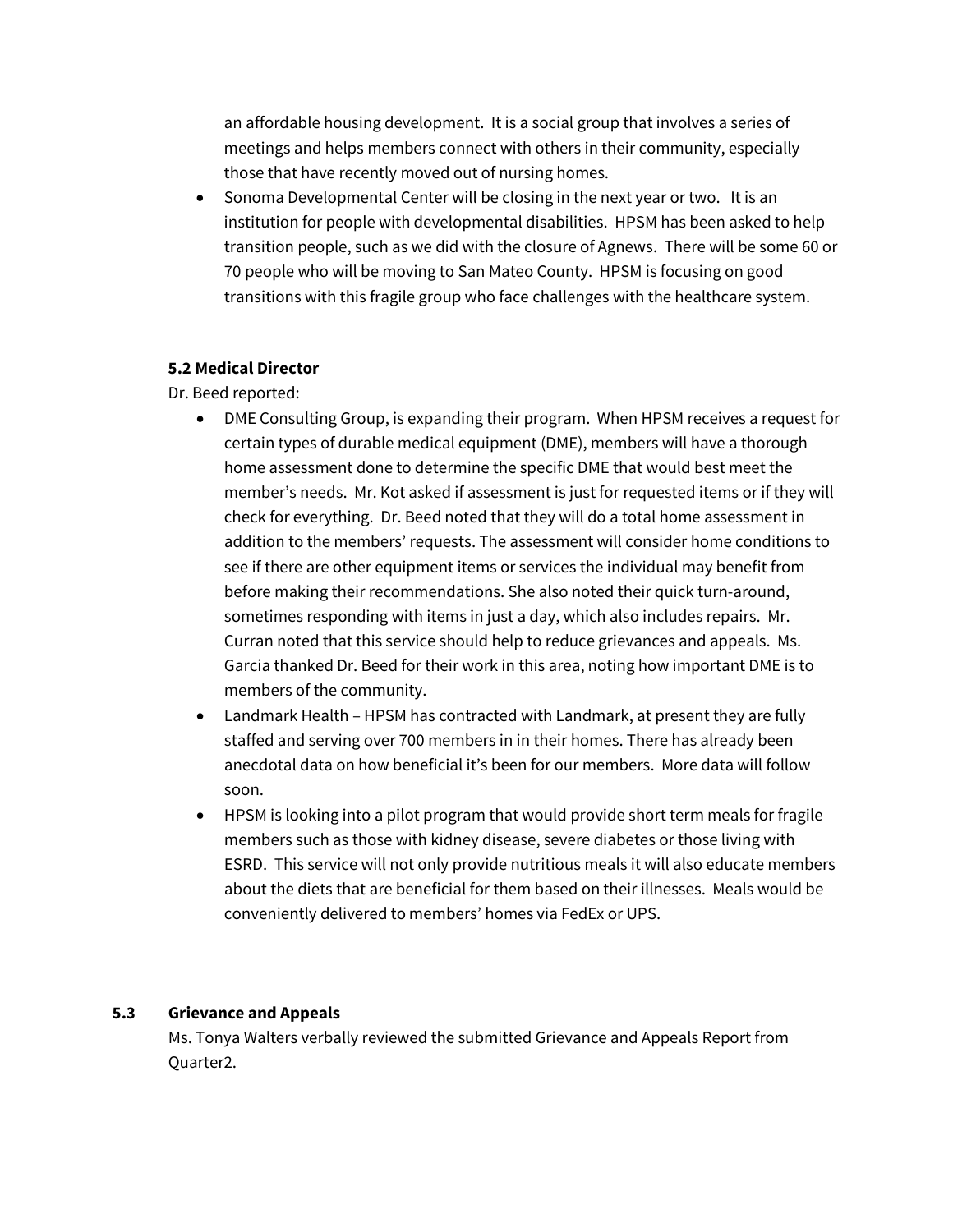- The Care Advantage/CMC report noted that appeals were flat and grievances decreased significantly from Quarter 1 to Quarter 2. The biggest buckets in the Types of Appeals Received come from DME and Prescription Drugs. There were also significant numbers on the percentages of overturned appeals, 49% and 89% respectively for Part C- Medical Services/Supplies and Part D-Prescription Drugs. These numbers may have to do with processes in utilization management and prior authorization. Maya noted we'd like to address these issues as many times appeals are overturned simply because providers don't provide enough information.
- D-SNP numbers were very low as expected.
- The Number of Appeals and Grievances for Medi-Cal did increase slightly in the Medical/Services area and total appeals went up.
- Currently the biggest grievance under Medi-Cal is Quality of Care.
- The biggest type of appeal with Medi-Cal is prescription drugs. Many appeals were overturned.
- Numbers are up for Resolutions within 24 hours of Receipt. Member Services are often able to handle these calls within 24 hours, without forwarding to G&A.
- Rate of Complaints went down in most areas except for a slight uptick for Medi-Cal Only (Excluding CCS) and Healthworx .
- Numbers for Timeliness of Complaint Resolution are very high.

Ms. Nguyen had a question about how the G&A Unit is attempting to resolve billing issues, noting that members are often sent to collection for unpaid bills by their healthcare provider, even though they should not be. She said it's a problem and not only in this county. Ms. Walters stated that once in collections G&A works with the collection agencies to remove the members.

# **5.4 Member Services**

Ms. Rhonda Bibbins reported

• HPSM has renewed their contract with Sutter Health effective August 1, 2017.

It allowed HPSM to clean up the contracts with the hospitals and instead have an all encompassing contract with Sutter. We now have an ongoing contract with PAMF, CPMC, St. Luke's, Mills-Peninsula and some surgery centers. Ms. Pappas asked if Sequoia was included. Ms. Altman noted that it is not and that the decision rests with the Dignity system, and not the CEO, who is interested in negotiating a contract. Mr. Kot asked if the contract had a time limit or was open ended. Mr. Curran and Ms. Bibbins noted it is an open ended contract.

# **5.5 Provider Services**

Mr. Santiago verbally reviewed the written Members Services/Care Advantage report and Reported on the following: